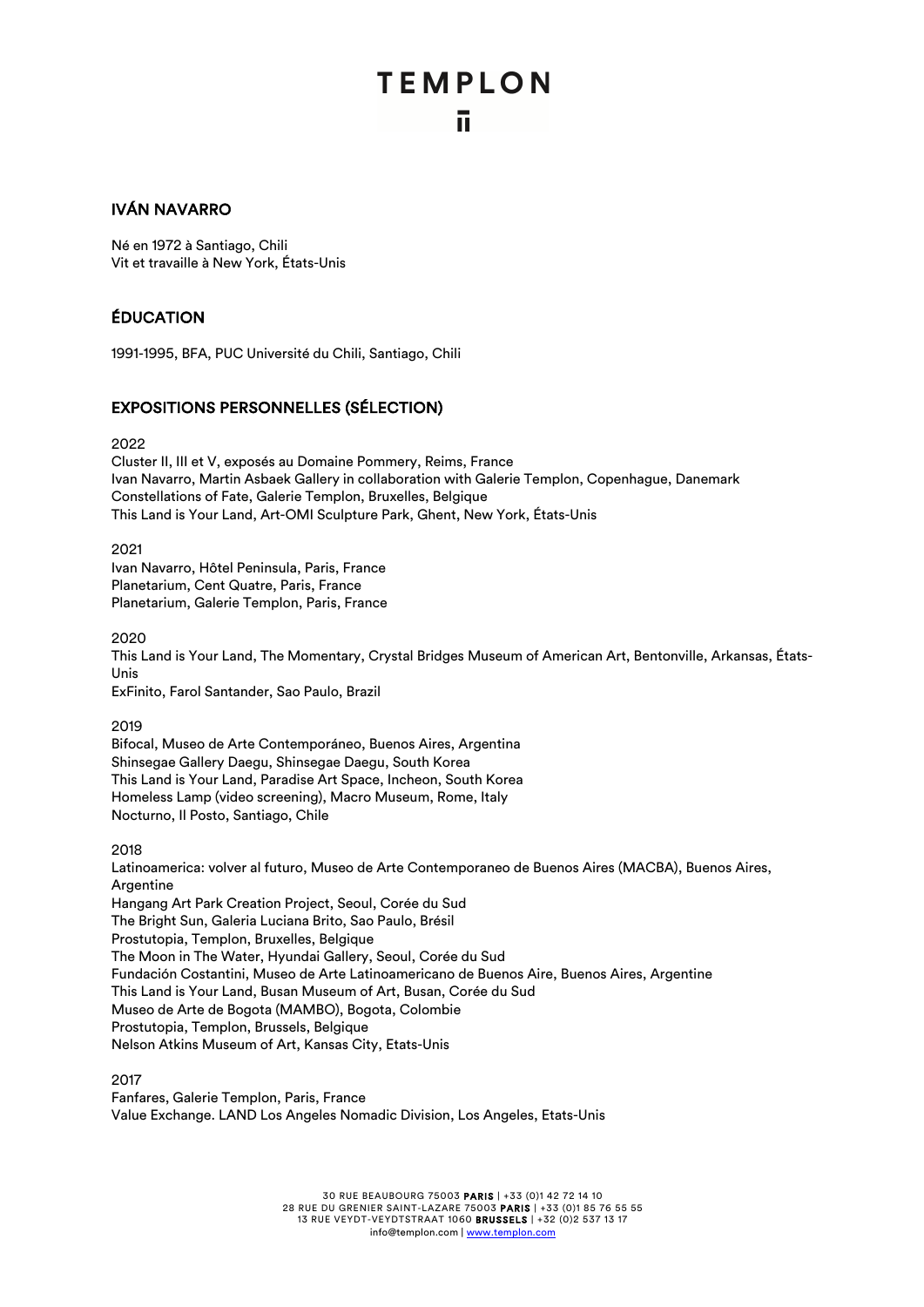### 2016

Mute Parade, Paul Kasmin Gallery, New York, Etats-Unis Interventions III*.* #1608 President Street, Brooklyn, New York, Etats-Unis Espacios revelados*.* Plaza Yungay, Plaza Brasil and Torres de Tajammar, Santiago, Chili Cancha*.* Espacio O, Santiago, Chile

### 2015

Onomatoepopeyas, Centro Cultural Matucana 100, Santiago, Chili Una guerra silenciosa e imposible. CA660 - Centro de las Artes 660, CorpArtes, Santiago, Chili This Land Is Your Land. Nasher - Museum Of Art At Duke University, Durham, Etats-Unis Relay. Campus Creativo. Santiago, Chili Cuadrilla de Yungay. Casona Yungay, Santiago, Chili La Ley de la Precipitación. 12ª Bienal de Artes Mediales, Museo Nacional de Bellas Artes, Santiago, Chili New Ways Of Seeing: Beyond Culture. Dorsky Gallery, New York, Etats-Unis The Music Room III. Sonar, Santiago, Chile; CA660 - Centro de las Artes 660, CorpArtes, Santiago, Chili This Land Is Your Land, Northpark Center, Dallas, Texas, États-Unis

### 2014

This Land Is Your Land, Madison Square Art, New York, États-Unis Nacht and Nebel, Galerie Daniel Templon, Bruxelles, Belgique 299 792 458 m/s., Gallery Hyunday, Séoul, Corée Iván Navarro, Paul Kasmin Gallery. New York, Etats-Unis The Music Room I. PS1, New York, Etats-Unis This Land is Your Land. North Park Center, Dallas, Etats-Unis Radetsky Loop. Matucana 100, Santiago, Chile

### 2013

Where is The Next War ? Galerie Daniel Templon, Paris, France 11th Bienal de Artes Mediales. Museo Nacional de Bellas Artes, Santiago, Chili Arquivo Vivo. Museo Paço das Artes, São Paulo, Brésil Uirapuru. Goethe-Institut, Nairobi, Kenya

### 2012

Impenetrables, Art kabinett, Paul Kasmin Gallery, Art Basel, Miami, États-Unis Fluorescent Light Sculptures, Frost Art Museum, Miami, États-Unis Light at the End of the Tunnel, Egeran Galeri, Istanbul, Turquie Nacht und Nebel, Fondazione VOLUME!, Rome, Italie Concept Room: Iván Navarro, Galerie Litvak , Tel Aviv, Israël Heaven or Las Vegas, SCAD Museum of Art, Savannah, États-Unis

2011

Heaven or Las Vegas, Paul Kasmin Gallery, New York, États-Unis Baró Galeria, Sao Paulo, Brésil The Uno Fence, Prospect.2, UNO Gallery, Nouvelle Orléans, États-Unis

### 2010

Tener Dolor en el cuerpo de Otro, Distrito 4, Madrid, Espagne No Man's Land, Caja de Burgos, Burgos, Espagne Tierra de Nadie, Centro de Arte Caja de Burgos, CAB. Burgos, Espagne Missing, Chambre Blanche, Manif d'Art5, la Biennale de Québec, Québec, Canada Missing, Chambre Blanche – Manif d´art 5, Catastrophe? Quebec, Canada Resistance. Metales Pesados Santiago, Chili Chile: Behind the Scenes. Espace Culturel Louis Vuitton, Paris, France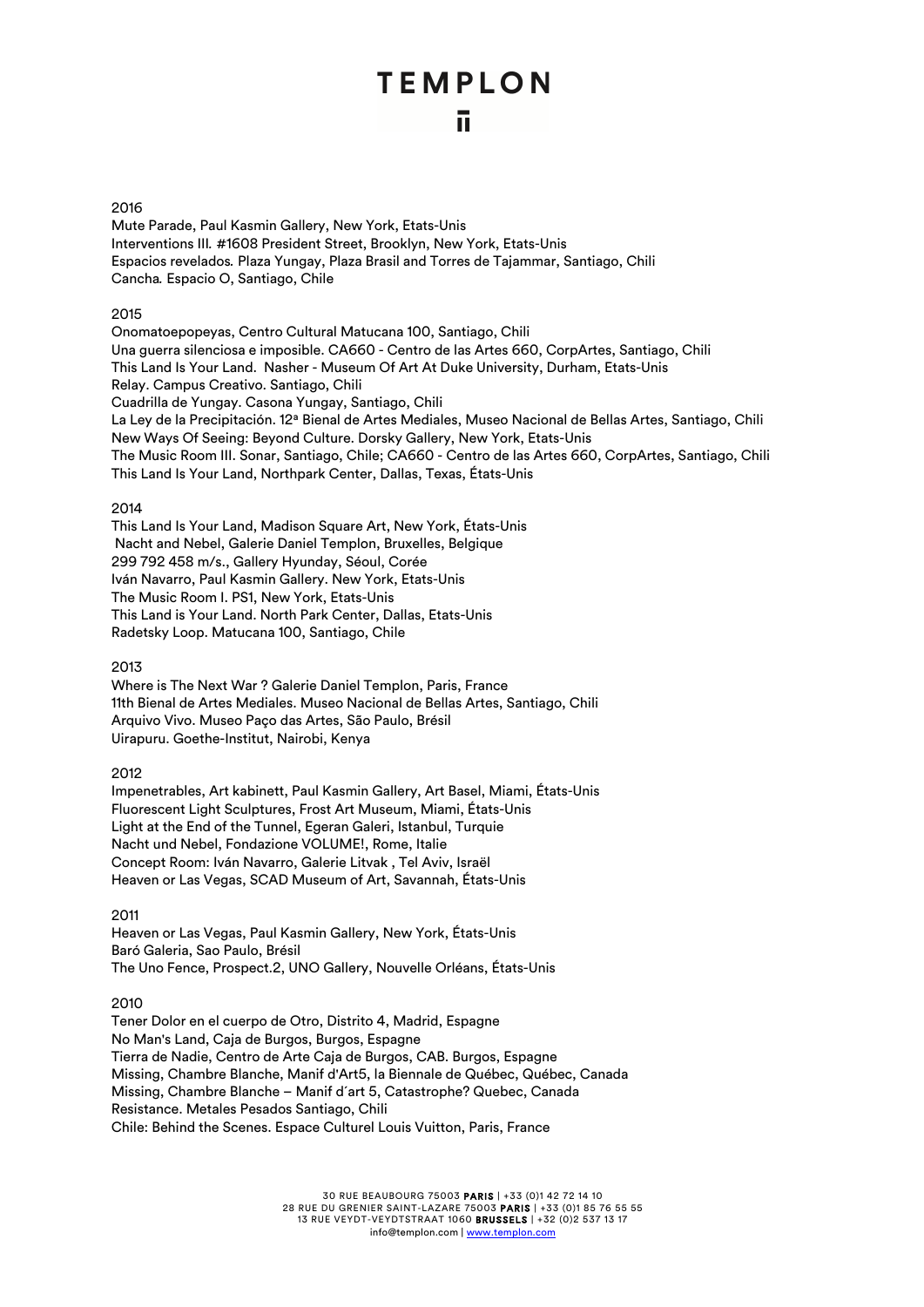#### 2009

DIE, Paul Kasmin Gallery, New York, États-Unis Nowhere Man, Galerie Daniel Templon, Paris, France Nowhere Man, Towner, Royaume-Uni Threshold, Pavillon du Chili, Arsenal, 53e Biennale de Venise, Venise, Italie

### 2008

Homeless Lamp, The Juice Sucker, Fabric Work Shop & Museum, Philadelphie, États-Unis Antifurniture, Galerie Daniel Templon, Paris, France No Man's Land, Koppelman Gallery, Tufts University Art Gallery, Massachussetts, États-Unis Backstage, Greenaway Gallery, Adelaïde Bank Festival, Adelaïde, Australie Remake. G Fine Arts. Washington DC, Etats-Unis

### 2007

Donde Estan?, Centro Cultural Matucana 100, Santiago, Chili El Mendigo, Centro Cultural Recoleta, Buenos Aires, Argentine Large Wall Hole, Jersey City Museum, New Jersey, États-Unis Propuesta de Monumento para Victor Jara, Galeria Moro, Santiago, Chili Homemade (Instituto Divorciado). De Warande Cultural Center, Turnhout, Belgique País de poetas. Contemporary Art from Santiago to Brooklyn Rotunda Gallery, Brooklyn, Etats-Unis

#### 2006

Concentration Camp, Roebling Hall, New York, États-Unis Iván Navarro, Unosunove Arte Contemporanea, Rome, Italie Pachamama, Galeria Metropolitana, Santiago, Chili No soy de aqui, no soy de alla, Union Gallery, Londres, Royaume-Uni

### 2005

Spy Glass, Galerie Daniel Templon, Paris, France Jersey City Museum (project room), New Jersey, États-Unis Shortcuts, Art Rock, Rockefeller plaza (project room), New York, États-Unis

### 2004

Juice sucker, CSPS Legion Arts, Iowa, États-Unis Monuments for D. Flavin, Roebling Hall, Brooklyn, États-Unis

### 2002

Blade runner, Gasworks Studios, Londres, Royaume-Uni

### 2001

Big Bang, Galería Animal, Santiago, Chili

1996 Camping day, PUC, Santiago, Chili

### EXPOSITIONS COLLECTIVES (SÉLECTION)

2022

COLLECTION, The Miniature Museum of Contemporary Art, Amsterdam, Netherlands

2021

Ithra – Seeing & Perceiving , King Abdulaziz Center for world culture, Arabie Saoudite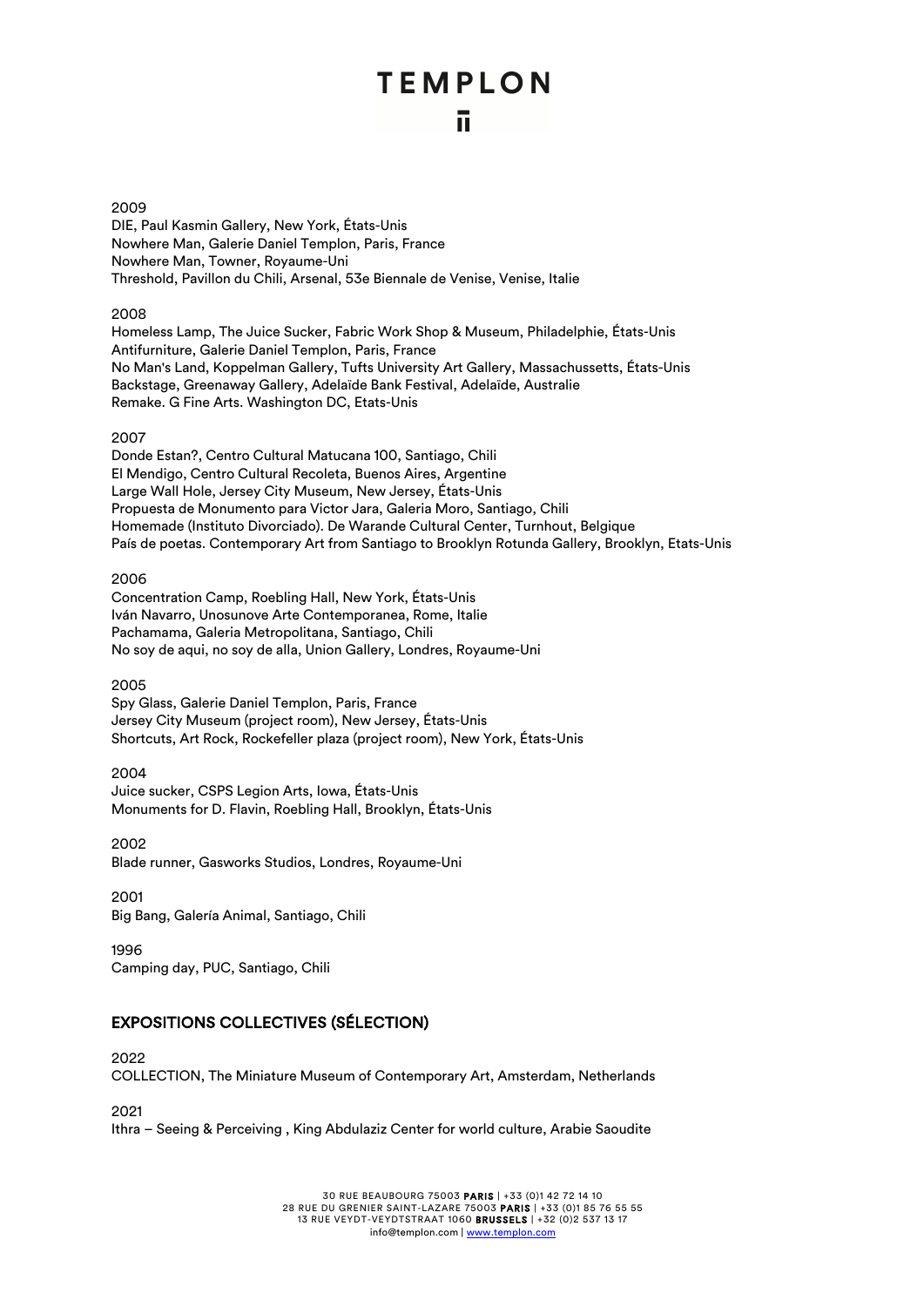Mirrors / Mirages, Galerie Ron Mandos, Amsterdam, Pays-bas International Festival Santiago a Mil. Santiago, Chile. Noor Riyadh Festival. King Abdullah Financial District, Conference Center. Riyad, Saudi Arabia Seeing and Perceiving, King Abdulaziz Center for World Culture (Ithra), Dhahran, Saudi Arabia

### 2020

Water Reverie, Borusan Contemporary. Istanbul, Turkey Mappa Mundi, Boghossian Foundation – Villa Empain, Brussels, Belgium Recycler, Surcyclage, Fondation Villa Datris. L'Isle-sur-la-Sorgue, France The Light House, Boghossian Foundation – Villa Empain, Brussels, Belgium Les Extatiques, La Défense, Paris, France KM8, Grand Paris Express, Paris, France

### 2019

Santiago: Ciudad Destino, Centro Cultural Gabriela Mistral. Santiago, Chile. Art in Resonance, Peninsula Hotel. Hong Kong, China. Prism Fantasy, Paradise City, Incheon, South Korea. BIENALSUR, Home sweet home, Brazil Embassy, Palacio Pereda. Buenos Aires, Argentina. Space Exploration, Gyeongnam Art Museum. Changwon, South Korea. One if by Land, Powerlong Museum. Shanghai, China. Declassified History: Archiving Latin America, Sur Gallery, Toronto, Canada. Art in Resonance, Peninsula Hotel. Paris, France. Otrxs Fronterxs, Museo de la Memoria y Los Derechos Humanos, Santiago, Chile XIV Bienal de Nuevos Medios, Museo Nacional de Bellas Artes. Santiago, Chile. Trenza - Asilo (in collaboration with Courtney Smith), Macro, Roma, Italy Trenza (in collaboration with Courtney Smith), Museo de Arte Contemporâneo de Niterói, Rio de Janeiro, Brazil Trenza (Courtney Smith and Ivan Navarro), Sala de Maquinas, Santiago, Chile, curated by Pablo León De La Barra

12th International Cairo Biennale (collaboration with Courtney Smith). Cairo, Egypt

### 2018

Miroir miroir, MUDAC, Lausanne, Suisse Bending Light: Neon Art 1965 to Now, Neuberger Museum, Purchase, Etats-Unis Age of Terror, Imperial War Museum, Londres, Royaume-Uni Museo de Arte Contemporâneo de Niterói, Rio de Janeiro, Brésil Duets, LAND, Los Angeles, États-Unis Chicago Manual of Style, Chicago, États-Unis Assemblage: An Organically Grown Exhibition, Palm Beach, États-Unis

### 2017

Luz y Espacio, Guggenheim Bilbao, Espagne Grandes Artistas Latinoamericanos - Colección FEMSA, Centro Cultural Palacio la Moneda, Santiago de Chili, Chili Hyperobjects, Marfa Ballroom, Texas, États-Unis

Bending Light: Neon Art 1965 to Now, Neuberger Museum, Purchase, New York, Etats-Unis Latinoamerica: Volver al Futuro, MACBA, Buenos Aires, Argentine

### 2016

Biennale, Yinchuan, Chine Pommery experience #13 : Gigantesque !, Domaine Pommery , Reims, France Sculptures en Partage, Fondation Villa d'Atris, L'Isle sur la Sorgue, France From here to eternity, Maison Particulière, Bruxelles, Belgique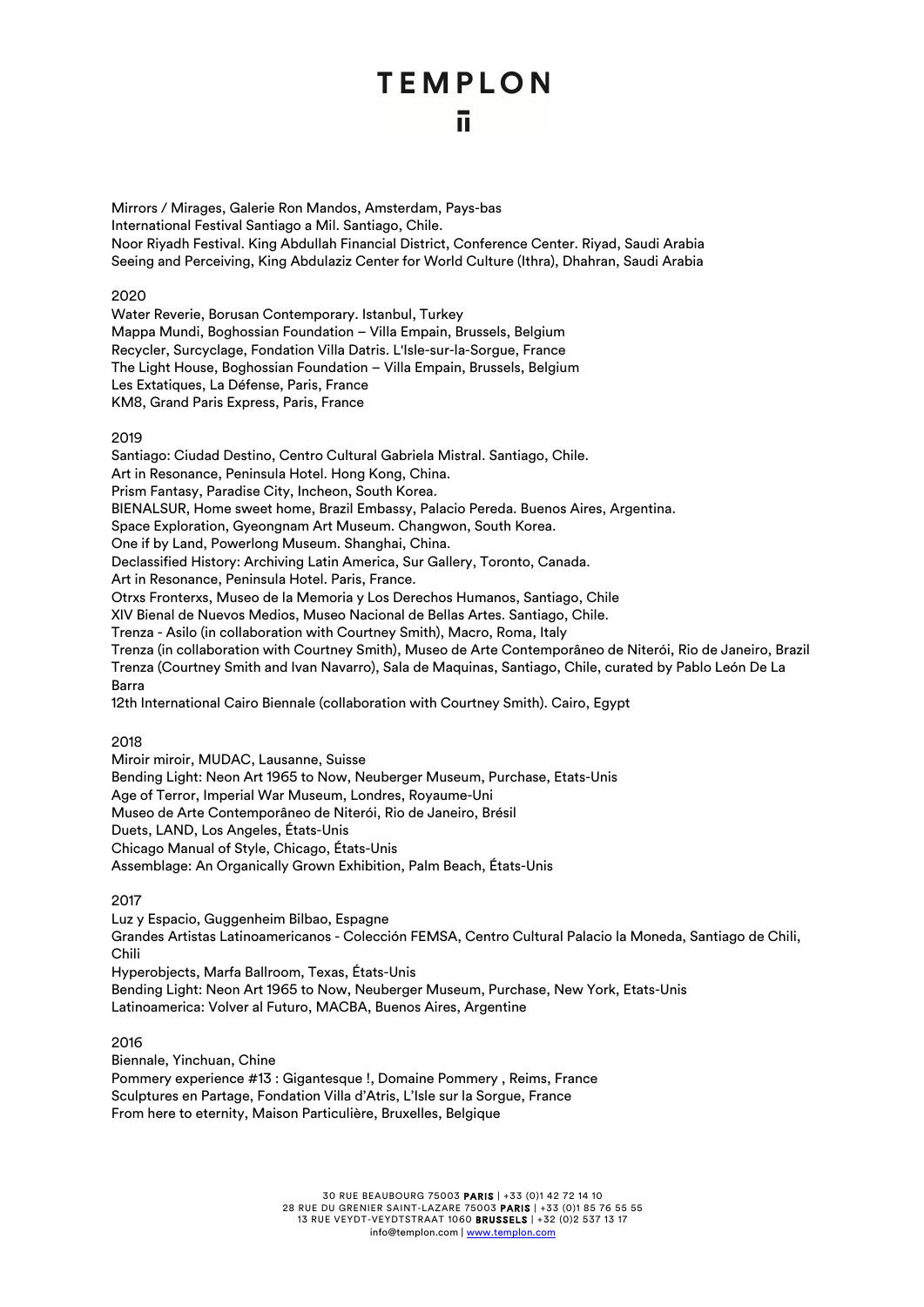### 2015

Light show, Sharjah Art Foundation, Sharjah, Émirats Arabes Unis Light Show, Museum of Contemporary Art, Aukland, Nouvelle Zélande et Sydney, Australie Coletiva Preto e Branco, Baro Gallery, Sao Paulo, Brésil Centraal Museum, Utrecht, Pays-Bas Futurs, Centre de la Vieille Charité en partenariat avec la RMN, Marseille, France De Warande Museum, Turnhout, Belgique Icon(s), Maison Particulière, Brussels, Belgique Music Palace, Fondation Boghossian, Villa Empain, Bruxelles, Belgique

### 2014

Light Show, Auckland Art Gallery Toi o Tamaki, Auckland, Nouvelle Zélande Under the Same Sun : Art From Latin America Today, Solomon Guggenheim Museum, New York, États-Unis 5th annual exhibition of hybrid art, VDNKh, Optika Pavilion, Moscou, Russie Transformer's Collector's View, Washington, États-Unis Lehmbruck Museum, Duisburg, Allemagne

### 2013

Fluorescent Light Sculpture, Frost Art Museum, Miami, États-Unis Light at the End of the Tunnel, Egeran Galeri, Istanbul, Turquie Jeunes collectionneurs, Maison Particulière, Bruxelles, Belgique Light Show, Hayward Gallery, Londres, Royaume-Uni Transverso: Instalaciones y nuevos medios en Iberoamérica, Instituto Valenciano de Arte Moderno, Valence, **Espagne** 11<sup>th</sup> Biennale de Artes Mediales, Museo nacional de Bellas Artes, Santiago, Chili Junkie's Promises, Paul Kasmin Gallery, New York, États-Unis

2012

Sculpted Matter, Paul Kasmin Gallery, New York, États-Unis Neon- Who's afraid of red, yellow and blue*?* La Maison Rouge, Fondation Antoine de Galbert, Paris, France EVERY EXIT IS AN ENTRANCE: 30 Years of Exit Art, Exit Art, New York, Etats-Unis Mouvement et Lumière, Villa Datris, L'Isle sur Sorgue, France Eleventh Havana Biennale, centro de Arte Contemporaneo Wifredo Lam Havana, La Havane, Cuba

2011

Motion of a nation, V.M.21 Arte contemporanea Gallery, Rome, Italie Prospect 2, International Art Biennial, Nouvelle Orléans, États-Unis Arco 2011, Galería Distrito 4, Madrid, Espagne 2011 lùmens, Valls, Tarragona, Espagne

2010

Bicentenario. Diez Miradas Latinoamericanas, Museo Mural Diego Rivera, ville de Mexico, Mexique Somewhere over the rainbow, FRAC Aquitaine, Bordeaux, France Arsenal, Barro Galeria, Sao Paulo, Brésil Beuys y màs allà - El ensenar como arte, Museo de Artes Visuales, Santiago, Chili Prospect 2, International Art Biennial, Nouvelle Orléans, États-Unis Manif' D'Art 5, Biennale de Québec, La Chambre Blanche, Québec, Canada There is a light that never goes out, Galleria Galica, Milan, Italie Chili : l'envers du décor, Espace Culturel Louis Vuitton, Paris, France HomelessHome, Museum on the Seam, Jérusalem, Israël

2009

In the Between, Tabanlioglu Architects, Istanbul, Turquie Home Sweet Hogar, Allende Arts Festival, Artscape Wychwood Barns, Toronto, Canada

> 30 RUE BEAUBOURG 75003 PARIS | +33 (0)1 42 72 14 10 28 RUE DU GRENIER SAINT-LAZARE 75003 PARIS | +33 (0)1 85 76 55 55 13 RUE VEYDT-VEYDTSTRAAT 1060 BRUSSELS | +32 (0)2 537 13 17 info@templon.com | www.templon.com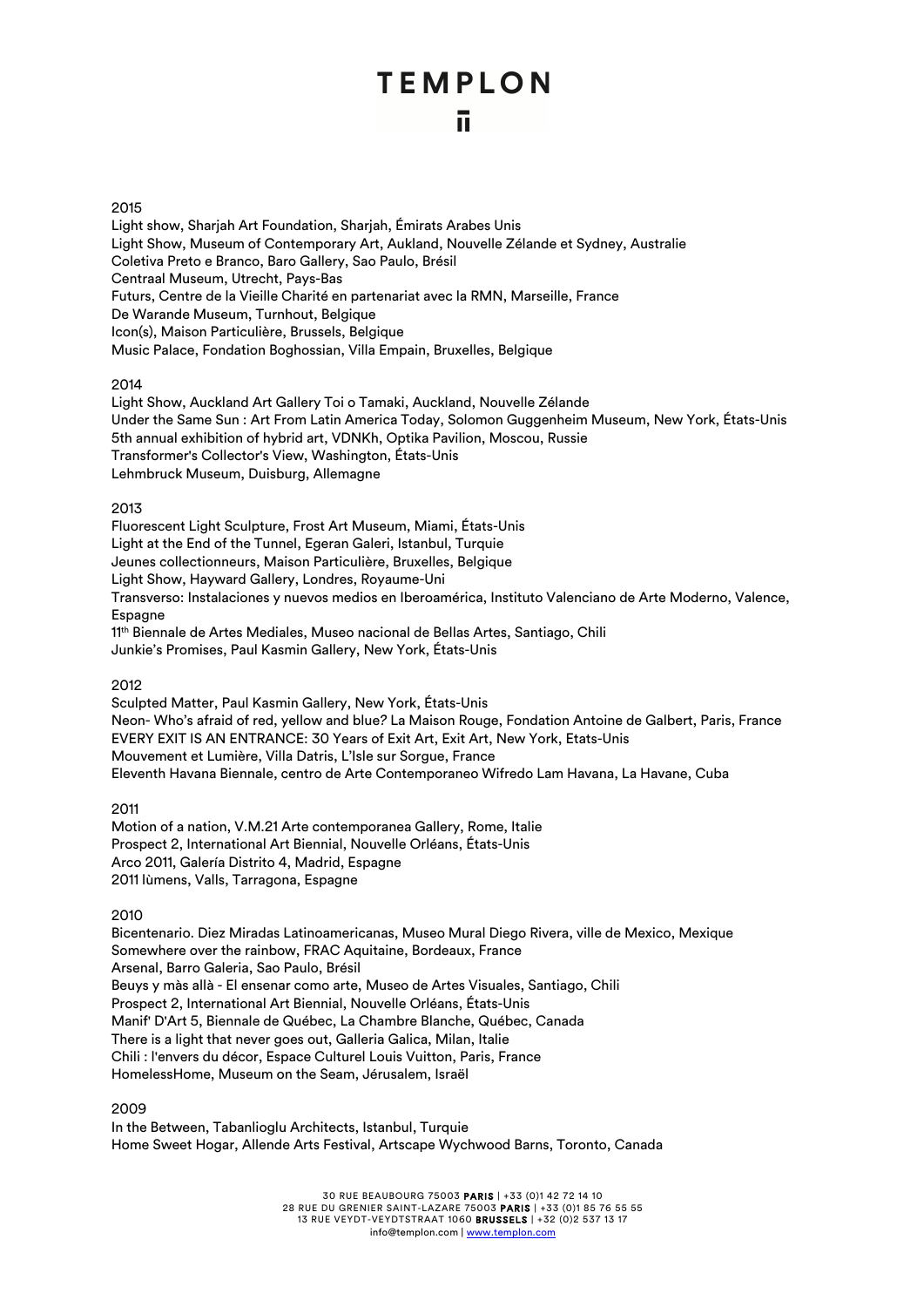ū

Pete and Repeat, 176 / Zabludowicz Collection, Londres, Royaume-Uni

El Terremoto de Chili, Triennal du Chili 2009, Museo de Arte Chilino Contemporáneo, Santiago, Chili

Tina B, Le Festival d'art contemporain de Prague, Prague, République Tchèque

Los Desaparecidos, North Dakota Museum of Art, exposition itinérante : Weisman Museum of Art, Minneapolis, Etats-Unis

53e Biennale de Venise, pavillon Chilien, Venise, Italie

Biennale de Canarias, Tenerife, Espagne

### 2008

Adelaide Bank Festival of Arts, Adélaïde, Australie When We Build..., Baltic Center for Contemporary Art, Newcastle, Royaume-Uni Informed by Function, Lehman College Art Gallery, New York, États-Unis A Political Exhibition, Tirana Institute for Contemporary Art, Tirana, Albanie

### 2007

Reality Undone, University of Essex Gallery, Essex, United Kingdom The Disappeared/Los Desaparecidos, Museo del Barrio, New York, États-Unis Intelligent Design, Momenta Art, New York Refract, Reflect Project : Lights works from the Hirshhorn Museum and Sculpture Garden, Washington DC, États-Unis Petrolina, Moscow Museum of Modern Art at Petrovka, Moscow, Russia Hirshhorn Museum and Sculpture Garden, Washington DC, États-Unis

Written with Light, Bloomberg, New York, États-Unis

### 2006

Multiplication, Museo de Arte Contemporaneo, Santiago, Chili Artificial Light, VCU Anderson Gallery, Richmond. MOCA at Goldman Warehouse, Miami, États-Unis Good Company, Flashlight, Bath Street Gallery, Aukland, Nouvelle Zélande Trace, The Whitney Museum of American Art at Altria, New York, États-Unis Arquivar Tormentas, Centro Galego de Arte Contemporanea, Santiago de Compostelle, Espagne Don Quijote, Witte de Witt, Rotterdam, Pays-Bas Other than Art, G Fine Arts, Washington DC, États-Unis Videopulsiones, Galeria de Exposições da ESAD, Caldas da Rainha, Lisbonne, Portugal

### 2005

Next Wave Festival, Brooklyn Academy of Music, Brooklyn, États-Unis Ars Lucis, Light as an art medium, ZKM Museum of Contemporary Art, Karlsruhe, Allemagne Poles apart / Poles together, 51e Biennale de Venise, Italie Prague Biennale 2, Accion Directa, Karlin Hall, curatée par Marco Scotini, Prague, République Tchèque. The disappered, North Dakota Museum of Art, Dakota du Nord, États-Unis Transformer, Matucana 100, Santiago, Chili

### 2004

Crude oil paintings, White Columns New York, Akus Gallery, Connecticut, États-Unis Fantasmatic, Millennium Museum, Beijing, Chine Produciendo realidad, arte e resistenza latinoamericana, Prometeo Associazione, Lucca, Italie Condoros, 24/7 Gallery, Londres, Royaume Uni Galeria Metropolitana, Santiago, Chili Bushleague, Roebling Hall, Brooklyn, États-Unis Biennale Adriatica di Arti Nuove, San Benedetto del Tronto, Italie Terrorvision, Exit Art, New York, États-Unis ARCO-Futuribles, Roebling Hall, Madrid, Espagne Italia&Chili, Instituto Italo Latino Americano, Rome, Italie The Ballroom Blitz, Gimm-Eis, Copenhague, Danemark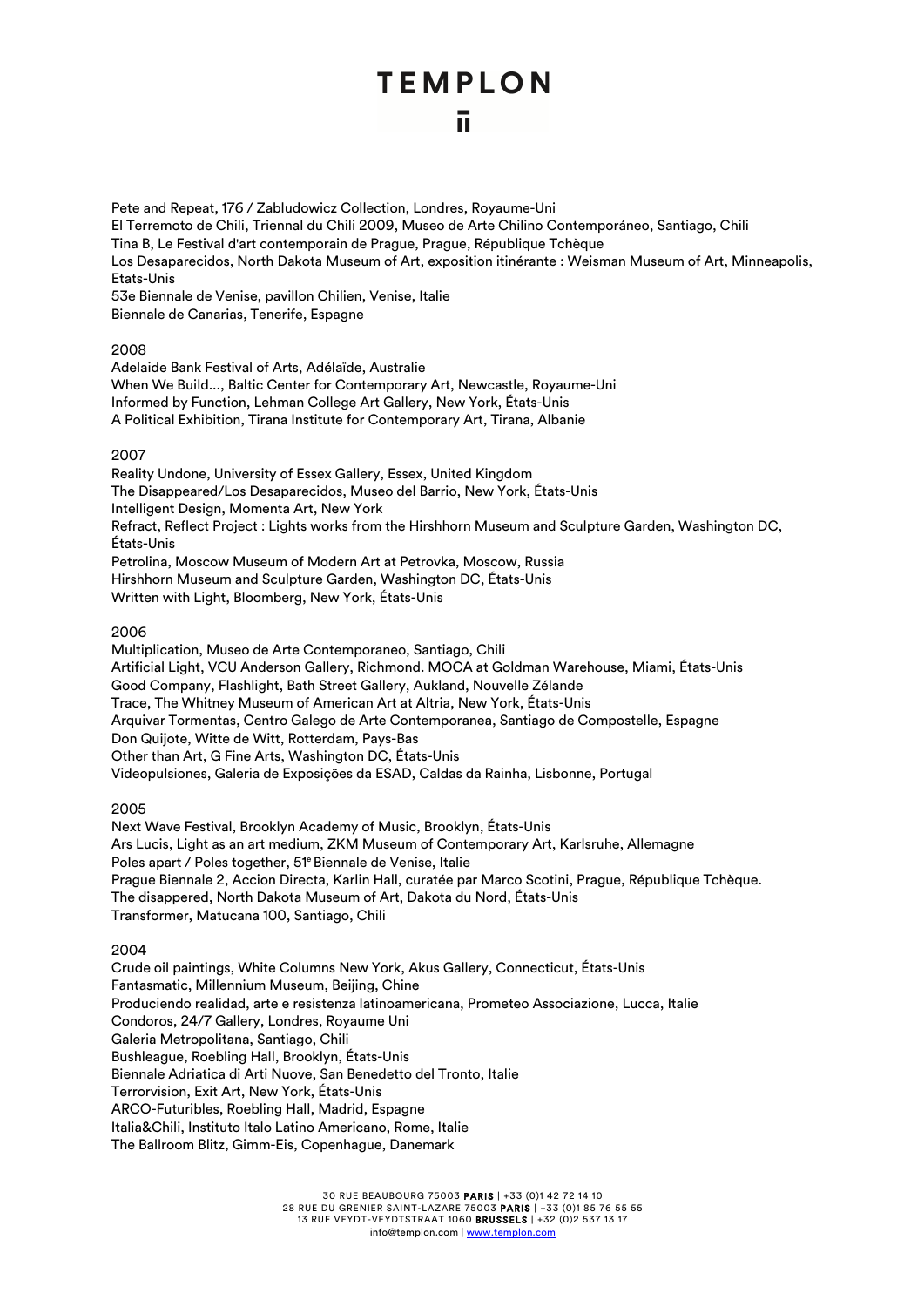### 2003

L Factor, Exit Art, New York, Etats-Unis Viology, Reynolds Gallery At University Of The Pacific, Stockton, Californie, États-Unis Children Of '73, Stony Brook University, Stony Brook, New York, États-Unis BQE, White Box, New York, Etats-Unis Brewster 2003, Brewster, New York, États-Unis Summer Jam, Satellite, New York, États-Unis Ricos Y Famosos, Museo De La Solidaridad Salvador Allende, Santiago, Chili Frankenstein (Or, It's All Fun And Games Until Someone Loses An Eye), Tanya Bonakdar Gallery, New York, États-Unis

### 2002

Fantasmatic, National Art Gallery, Kuala Lumpur, Malaisie Overt operation, Joseph Helman Gallery, New York, États-Unis Viology, Galería de la Raza, San Francisco, États-Unis Sudamericanrockers, Hartell Gallery at Cornell University, Uthica, New York, États-Unis

### 2001

International open studio exhibition, Art/OMI, Gent, New York, États-Unis The place without limit, contemporary art from Chile, Museo de Arte Moderno de Guadalajara, Guadalajara, **Mexique** Teorética, San José, Costa Rica Museo Nacional de Arte, Lima, Pérou Museo Rubén Blades, Montevideo, Uruguay Museo del Barro, Asunción, Chili

### 2000

Circulation, a public mapping project of Repohistory, Exit Art, New York, États-Unis Magnetica, Fundación Telefónica, Santiago, Chili Chili – Austria (exposition itinérante), conçue par Peter Assmann, Landesgalerie-Oberoesterreich, Linz, Autriche Kärntner Landesgalerie, Innsbruck, Autriche Museo Nacional de Bellas Artes, Santiago, Chili

### 1999

The selected files, El Museo del Barrio, New York, Etats-Unis Domestico, Museo de Arte Contemporáneo de Valdivia conçue par Mario Navarro, 1998, Valdivia, Chili Drawings, Archill Gallery, Aukland, Nouvelle Zélande

1998

(Mario and Ivan Navarro) Galería Posada del Corregidor, Santiago, Chili Drawings, Archill Gallery, Aukland, Nouvelle Zélande

### 1997

Young art in Chile (1986-1996), the ice fields, Museo Nacional de Bellas Artes, curatée par Guillermo Machuca, Santiago, Chile

### 1996

The things and its attributes (Mario and Iván Navarro), Galería Gabriela Mistral, Santiago, Chili

### COLLECTIONS (SÉLECTION)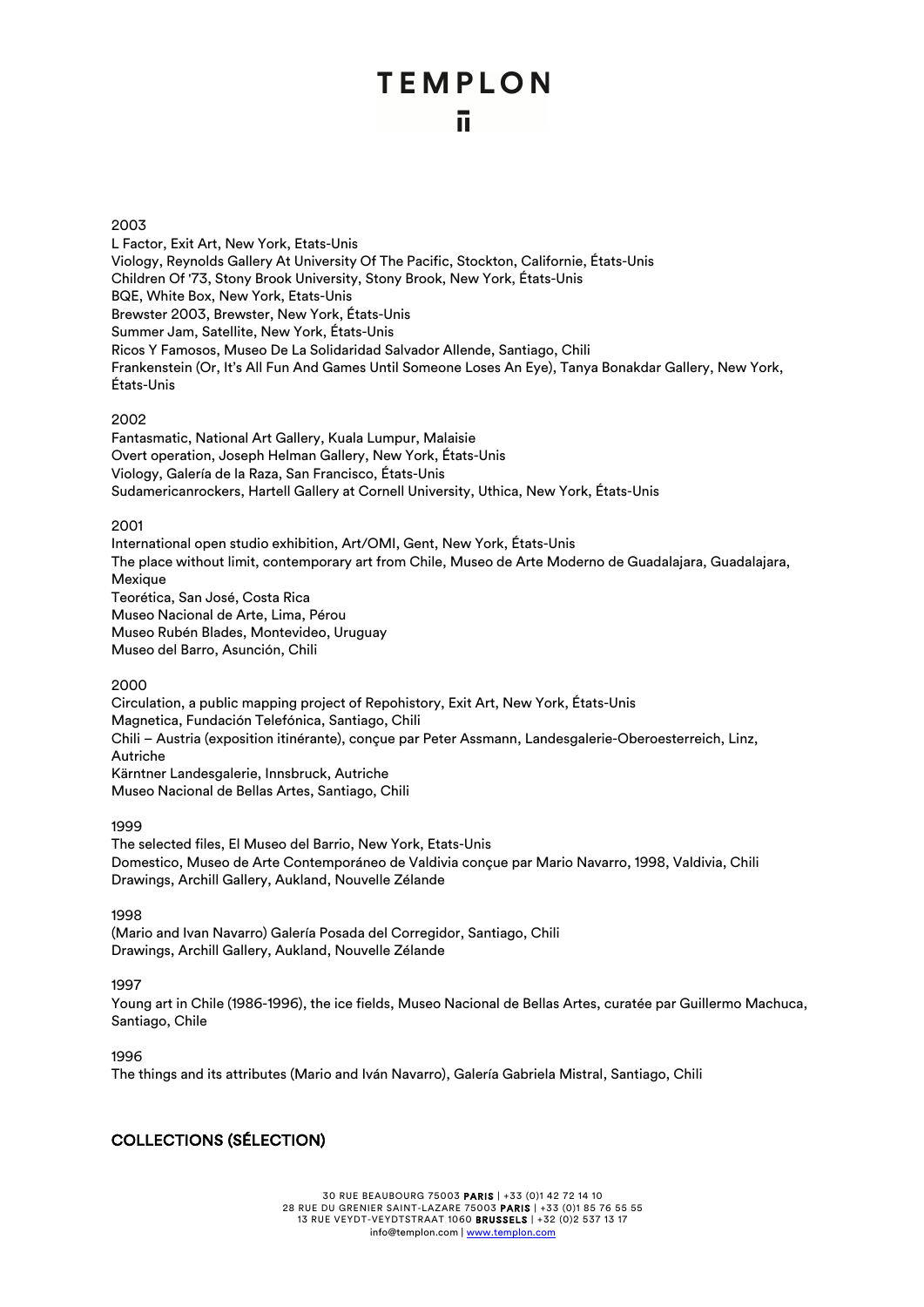21C Museum, Louisville, Etats-Unis The Bangkok EDITION, Bangkok, Thailande Borusan Contemporary, Istanbul, Turquie Caldic Collection, Rotterdam, Pays-Bas Centro Galego de Arte Contemporanea, Saint Jacques de Compostelle, Espagne CENTRO University, Mexico City, Mexique Colección CASA, Santiago, Chili Colección Paula Del Solar y Carlo Solari, Santiago, Chili Fonds National d'Art Contemporain, Paris, France Fundación Engels, Santiago, Chili Grand Paris Express, Paris, France Hirshhorn Museum and Sculpture Garden, Washington DC, Etats-Unis Hitay Holding, Istanbul, Turquie Inhotim, Brumadinho, Brésil King Abdulaziz Center for world culture, Arabie Saoudite Knoxville Museum of Art, Knoxville, Etats-Unis LVMH Collection, Paris, France Martin Z. Margulies Warehouse, Miami, Etats-Unis Mercedes-Benz Stadium for the Atlanta Falcons, Atlanta, Etats-Unis Museo de Arte Moderno Chiloé, Décima Región de Los Lagos, Chili Museo Nacional de Bellas Artes, Santiago, Chili Museu Nacional de Belas Artes, Rio de Janeiro, Brésil Museum of Fine Arts, Boston, Etats-Unis Nancy A. Nasher and David J. Haemisegger Collection, Étas-unis National Museum of Modern and Contemporary Art, Deoksugung, Seoul, Corée du Sud Nelson-Atkins Museum of Art, Kansas City, Etats-Unis New York Public Library, New York, Etats-Unis Peninsula Hotel, Hong Kong, Chine Public Hotel, New York, Etats-Unis Saatchi Collection, London, Royaume Uni Sagamore Hotel, Miami, Etats-Unis San Antonio Museum of Art, San Antonio, Etats-Unis Sehwa Museum of Art, Seoul, Corée du Sud Solomon R. Guggenheim Museum, New York, Etats-Unis Teatro Regional del Bio Bio, Concepción, Chili Towner Art Gallery, Eastbourne, Royaume Uni Vanhaerents Art Collection, Brussels, Belgique Virginia Museum of Fine Arts, Richmond, Etats Unis West Collection, Oaks, Etats-Unis World Trade Center, New York, NY, États-Unis Zabludowicz Collection, London, Royaume Uni

### RÉSIDENCES ET PROJETS

2025

Installation permanente à la Station Metro Villejuif Institut Gustave Roussy, (collaboration avec Dominique Perrault), Grand Paris Express, Paris, France

2021 Memorial, Santiago, Chili